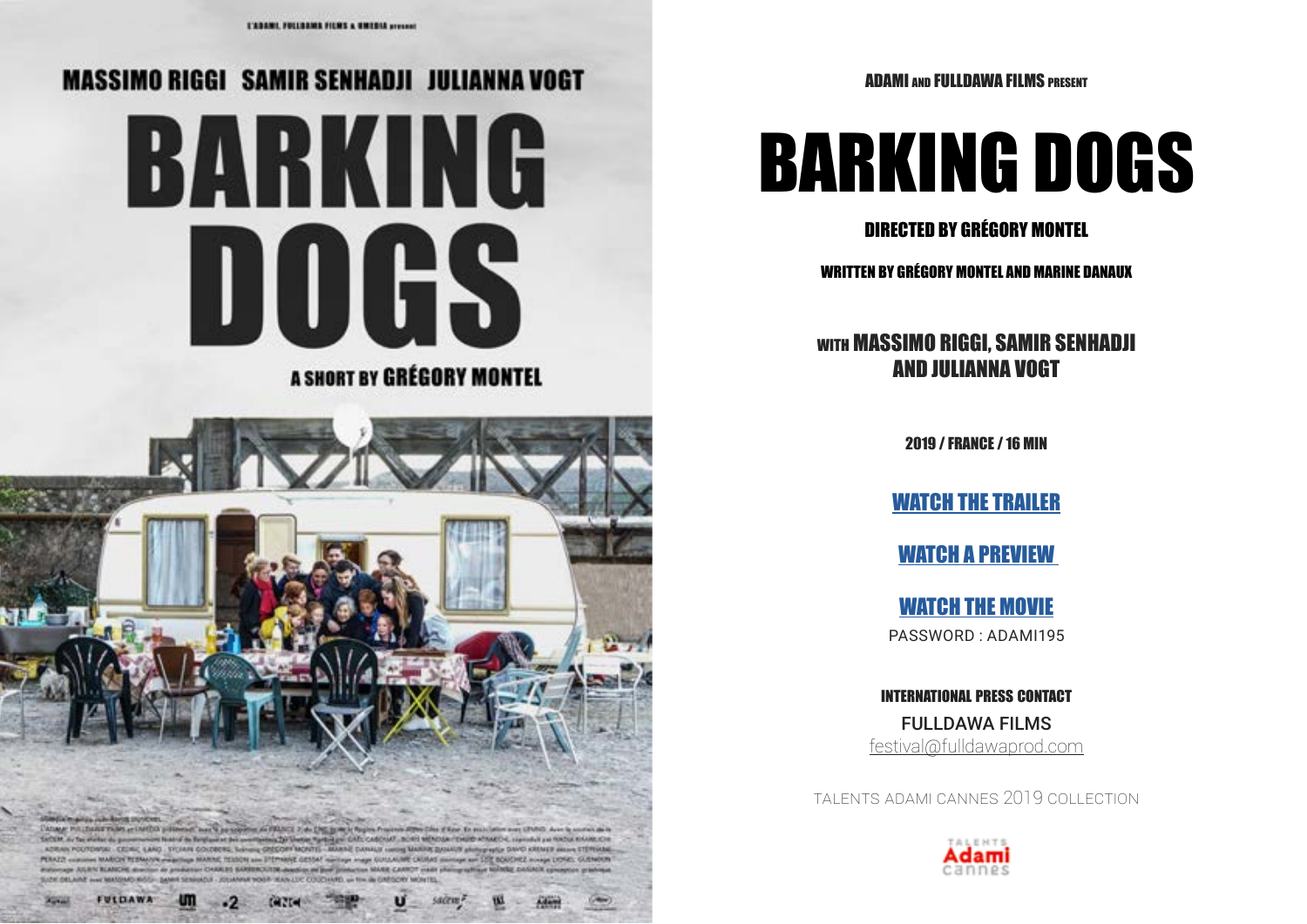

#### **SYNOPSIS**

Hicham has been madly in love with Juliana for some time now. But everything is against their love. He, a child of immigration, is stuck in a ghetto. She lives in the gypsy camp right next to him. Despite Juliana's attempts to dissuade Hicham, the young man is determined to overcome prejudice and goes to the camp to for- malize their relationship, particularly to meet Willy, Juliana's over-protective brother...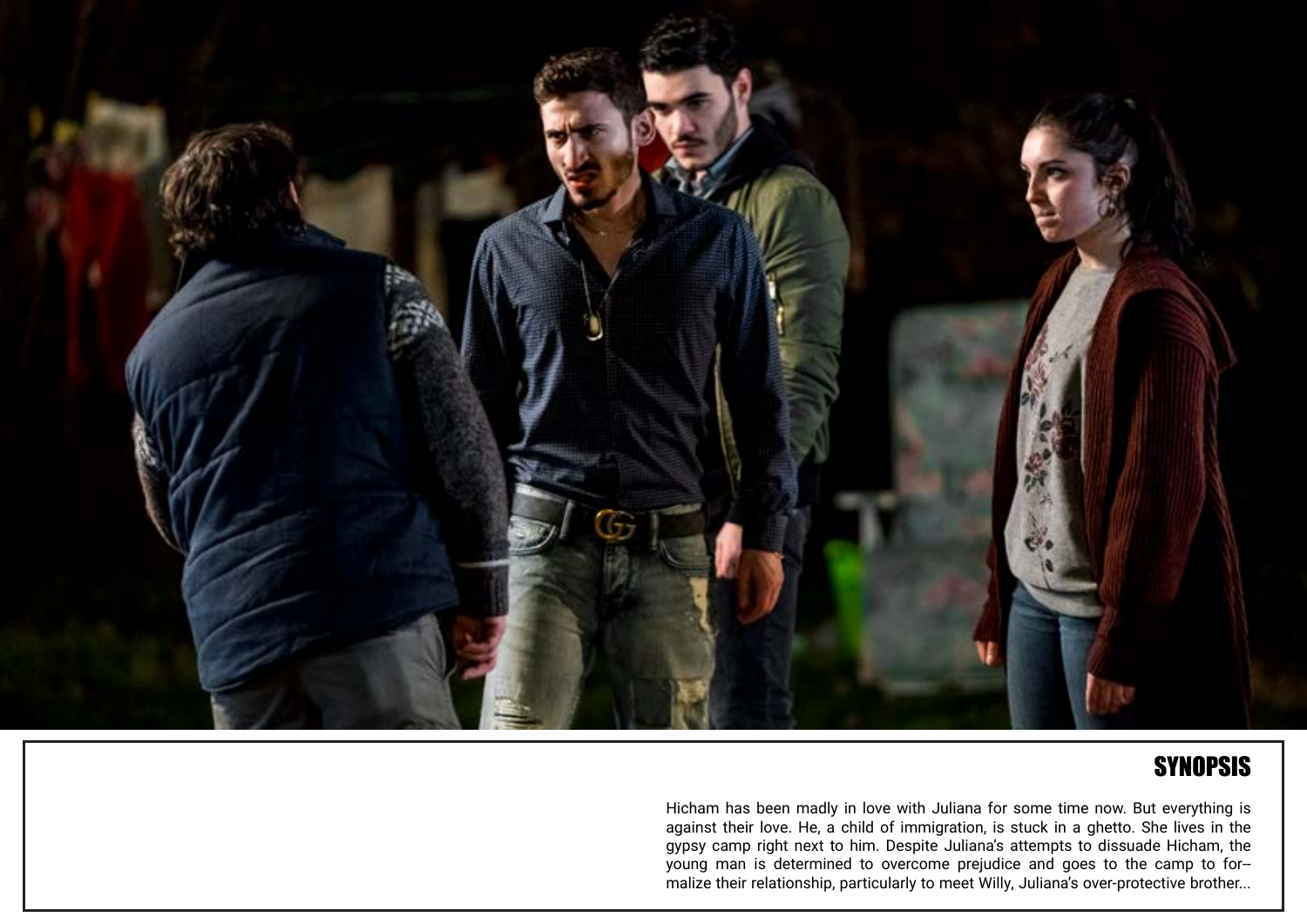### THE DIRECTOR GRÉGORY MONTEL

After three years of theatre training, Grégory Montel made his stage debut in 2003 and participated in a few short films. His debut on the big screen took place in 2007 : the budding actor appeared in " Pars vite et reviens tard ". After a few supporting roles, mainly in romantic comedies, his first breakthrough came in 2011 with " L'air de rien ", by Grégory Magne and Stéphane Viard. His performance earned him a pre-selection at the César for Most Promising Actor. Since 2015, he played Gabriel in the famous series " Call my Agent " and in the multi-award-winning film " Little Tickles " (" Les Chatouilles ", 2018) by Andréa Bescond and Eric Métayer, which addresses the difficult subject of pedophilia.

" Barking Dogs " is his first production.

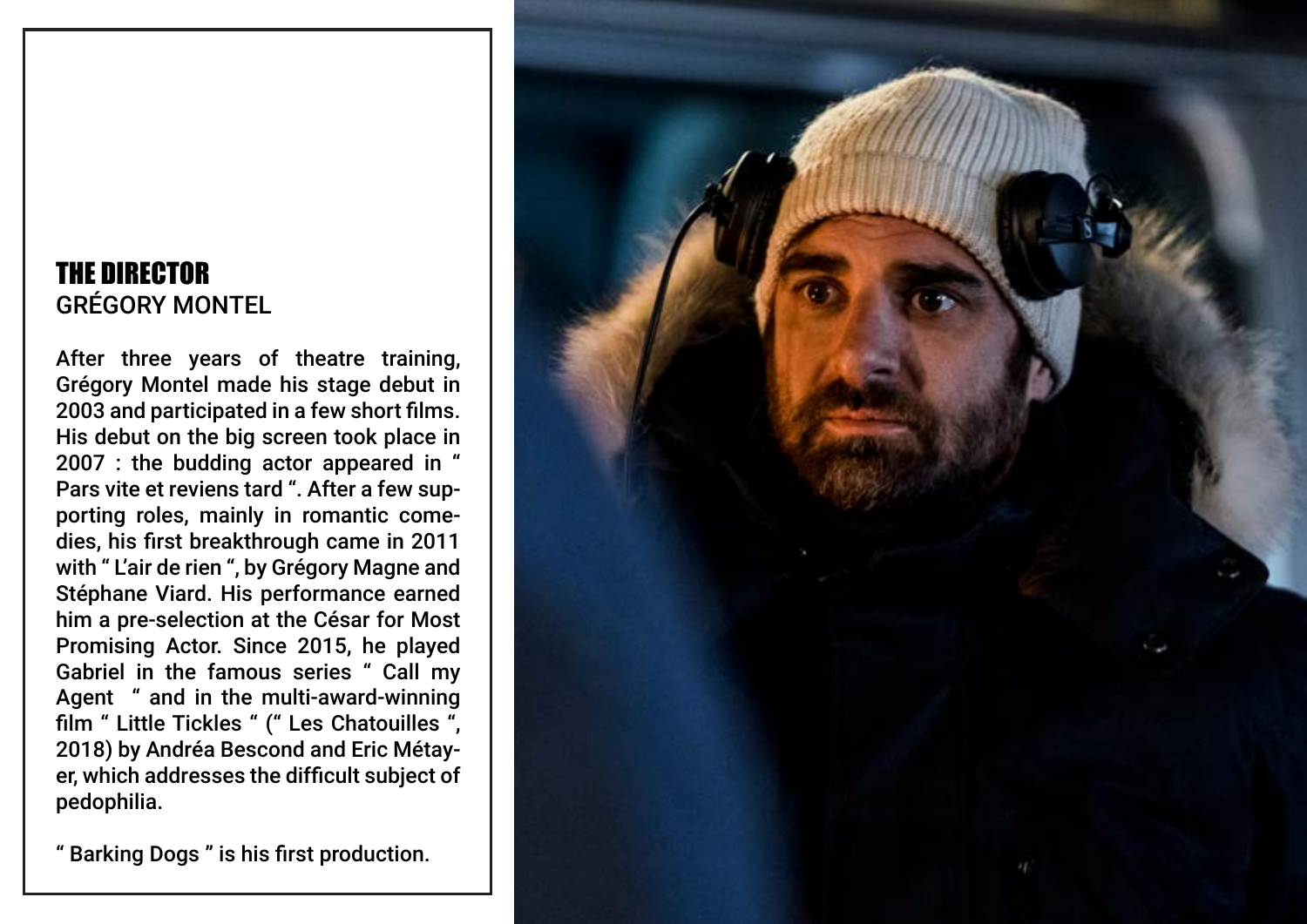### ABOUT THE MOVIE ANECDOTES

1. Greg plays the father in the film because we didn't get the authorization from the prison to film the real father. The real father is Mosquito, a friend of mine for 15 years. We filmed his whole family in the movie.

2. When the caravans arrived on the sets, the city of Digne thought there were real caravans coming in town : the very next day, we made the headline : it's an invasion !

3. The women helped shop for the decoration...

4. Mado, the grandmother read the palms of several people at Cannes Festival, after the screening. Since then she has been fighting cancer but she remains hopeful for the future, and the Oscars !

5. Little Elvis wanted longer scenes with the mini bike without a helmet.

6. I had to make the acting portfolio of three people during the shooting.

7. Juliana's mother, during the shooting :

Me : " You're damn right, that's good ! "

Belinda : "I'm not acting, I'm not feeling him, she always brings back the same kind of boys " !

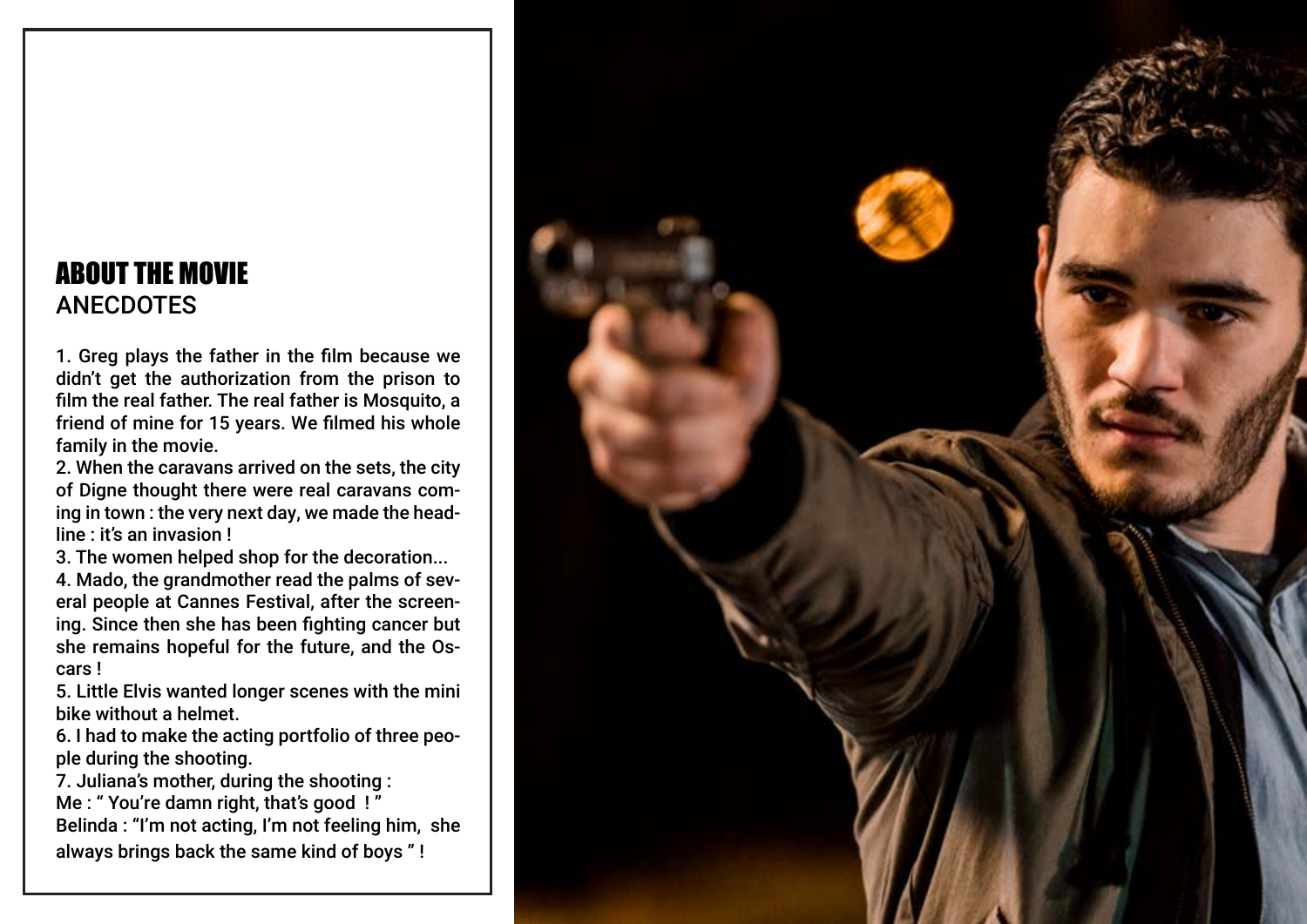#### VISUALS FOR THE MEDIA

# BARKING DOGS

[DOWNLOAD STILLS](https://we.tl/t-2TBgcwUQV3)

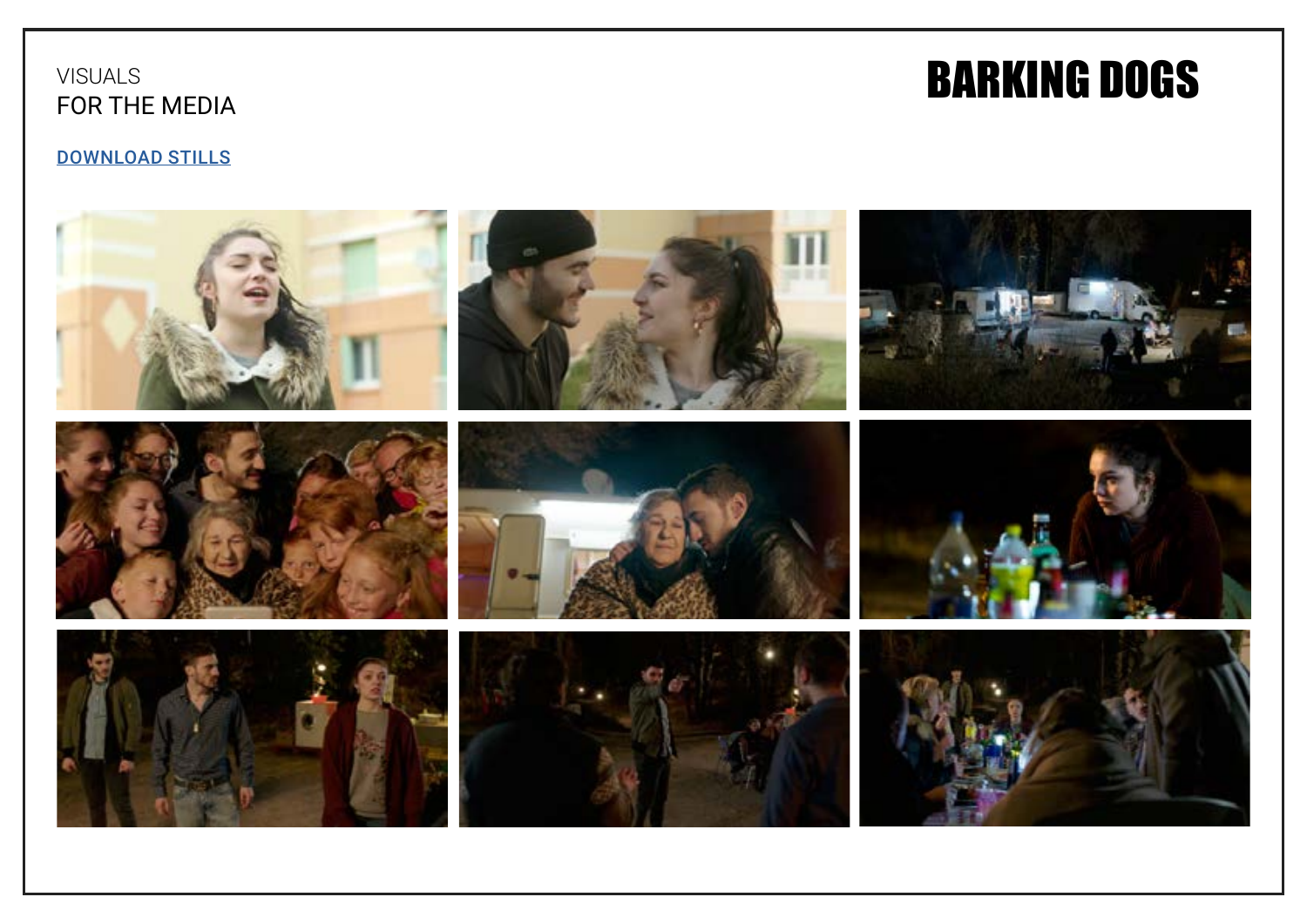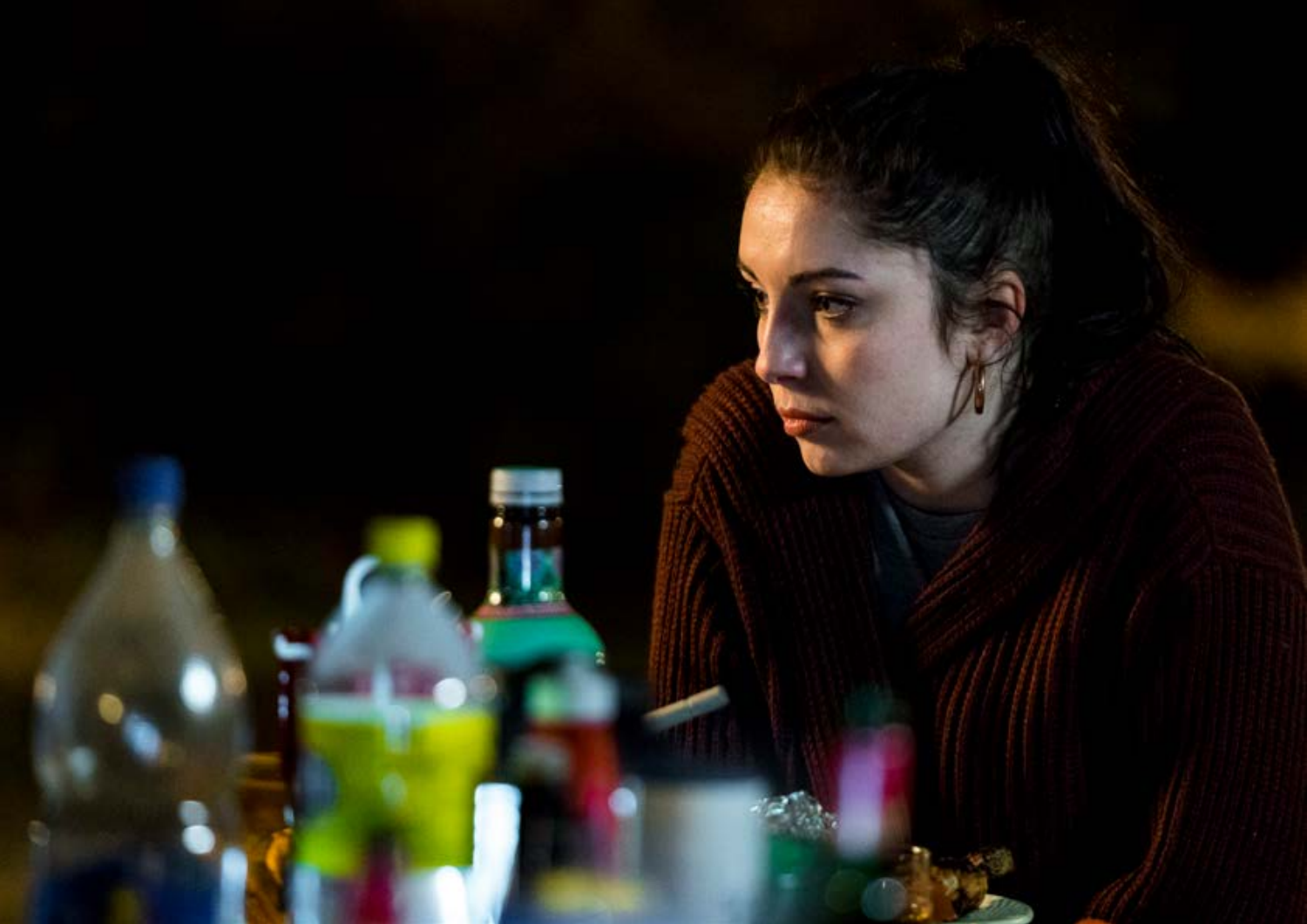SET PHOTOGRAPHS FOR THE MEDIA

## BARKING DOGS

[DOWNLOAD STILLS](https://we.tl/t-6jekvMr8N2)



©Thomas Bartel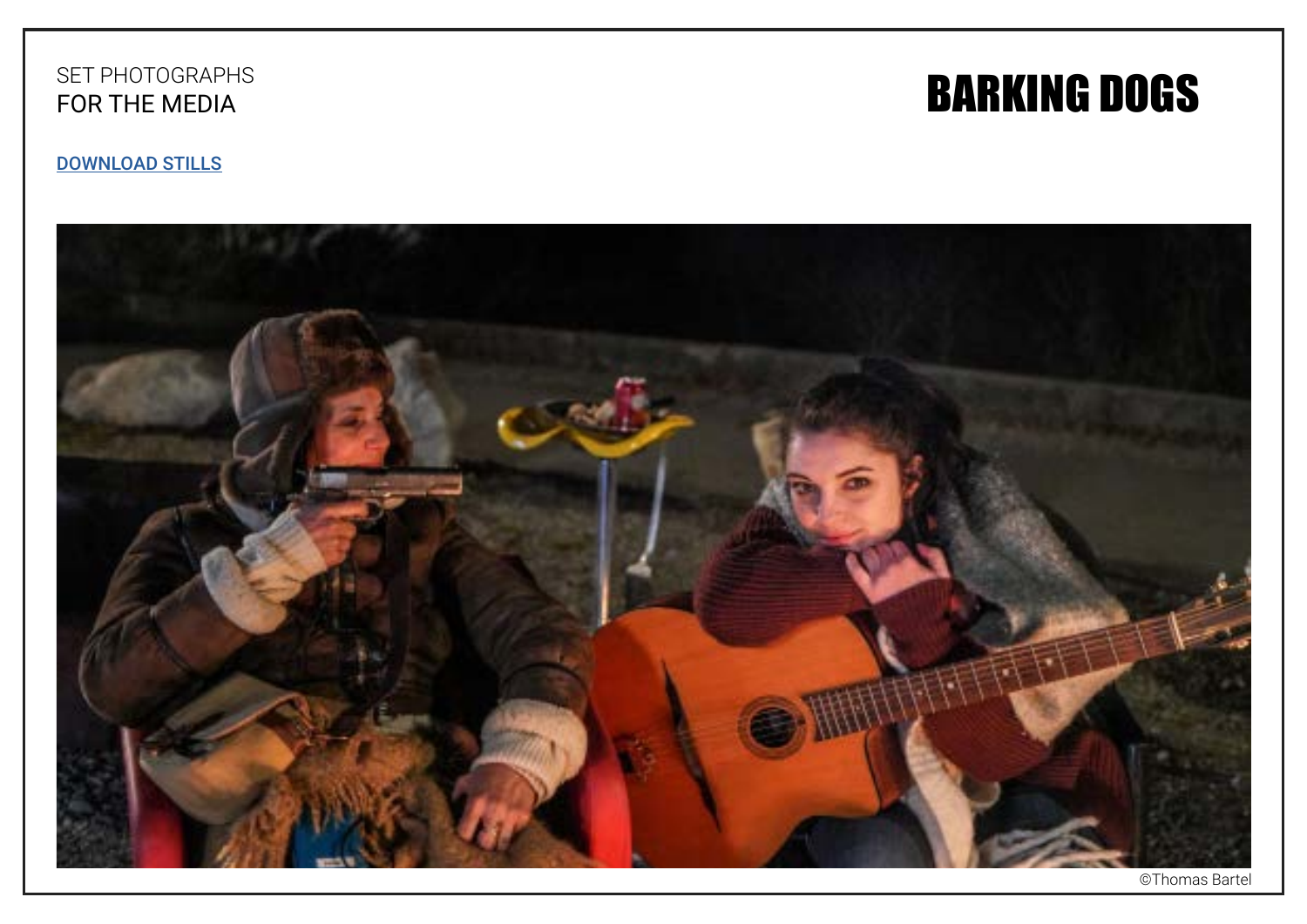